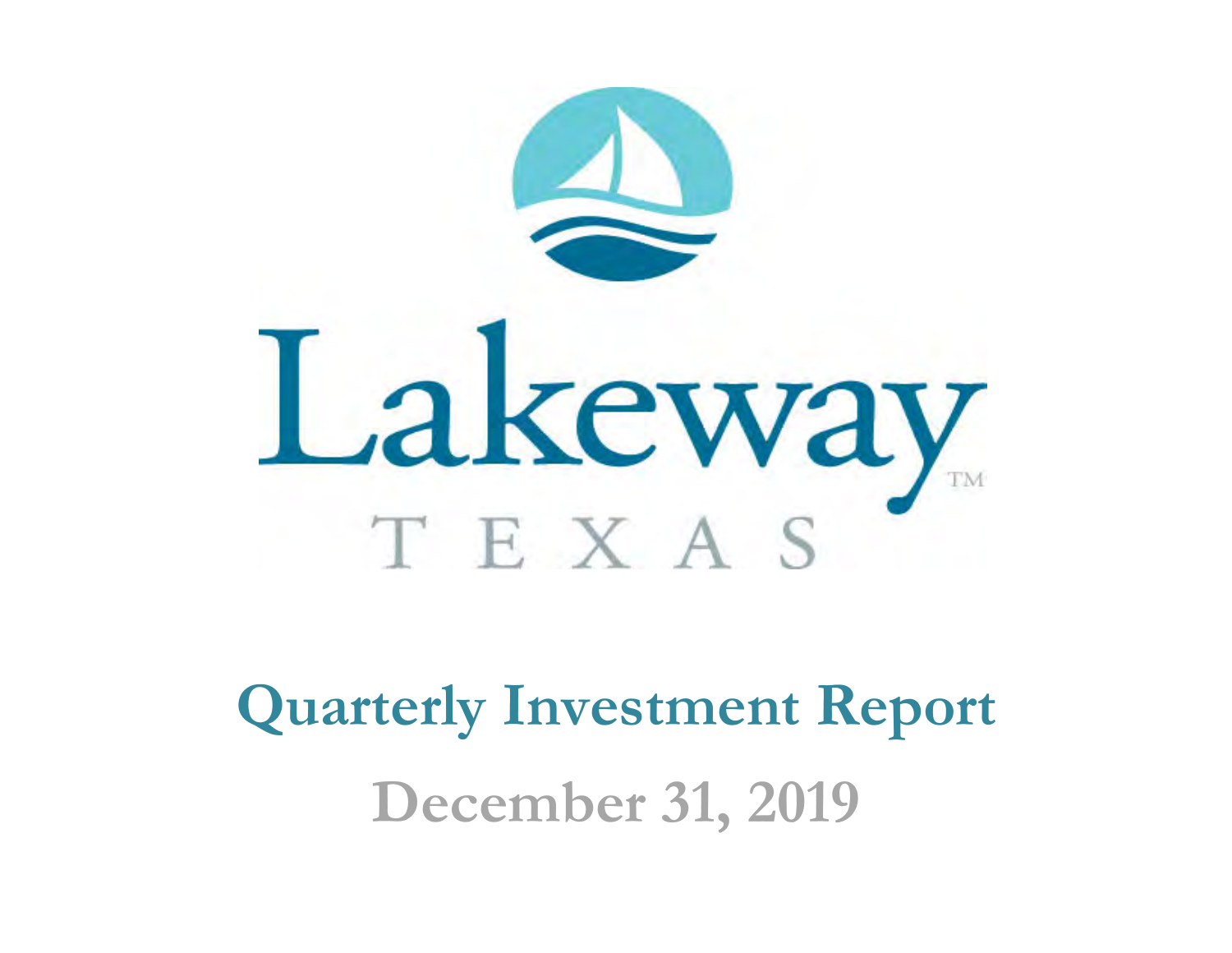

The information within comprises the quarterly investment report for the City of Lakeway, Texas for the quarter ended December 31, 2019.

The undersigned investment officers acknowledge that the City's investment portfolio has been and is currently in compliance with the policies and strategies contained in the City's investment policy as adopted by resolution 2019-09-30-01 and is in compliance with the requirements of the Public Funds Investment Act of the State of Texas.

 $\sim$ Shereen Gendy Streteen Germay

 $\sim$  $\frac{1}{2}$ Julie Oakley

JimNelson

Treasurer

Interim City Manager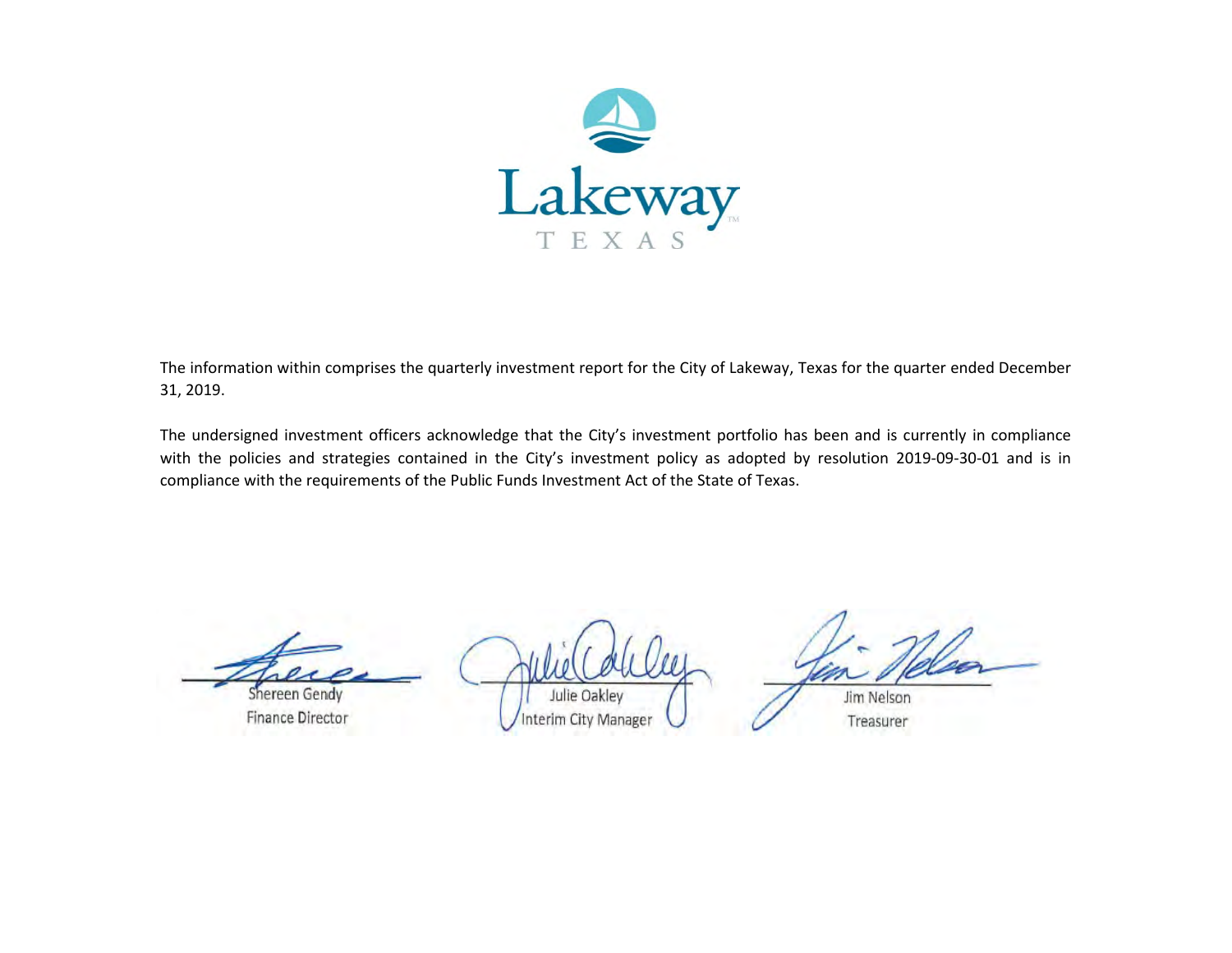

Honorable Mayor Cox and City Council Members:

The Quarterly Investment Report for the City of Lakeway, Texas, for the quarter ended December 31, 2019, is hereby submitted.

Throughout the quarter, the City's investments in TexPool earned \$66,170 at an interest rate ranging from 1.62%‐1.91%. TexPool interest rates have continued to exceed the depository rate at Prosperity Bank of 0.50%. As <sup>a</sup> result, the City has utilized these higher rates for fully liquid cash balances and transferred funds to TexPool.

Additionally, the deposits at Prosperity Bank are <sup>a</sup> demand deposit checking account and thus not considered an investment. As <sup>a</sup> result, the interest earned on the checking account is not included in the accompanying schedules.

The city has three CDs in the amount of \$245,000 each. These three CDs earned <sup>a</sup> total of \$4,555 of interest for the quarter.

The bank account and the CDs are insured by <sup>a</sup> combination of FDIC insurance and pledged securities which are maintained at the Federal Home Loan Bank of Dallas. TexPool's liquid asset portfolio seeks to maintain <sup>a</sup> net asset value of \$1.00 per unit invested to preserve the principal of all pool participants.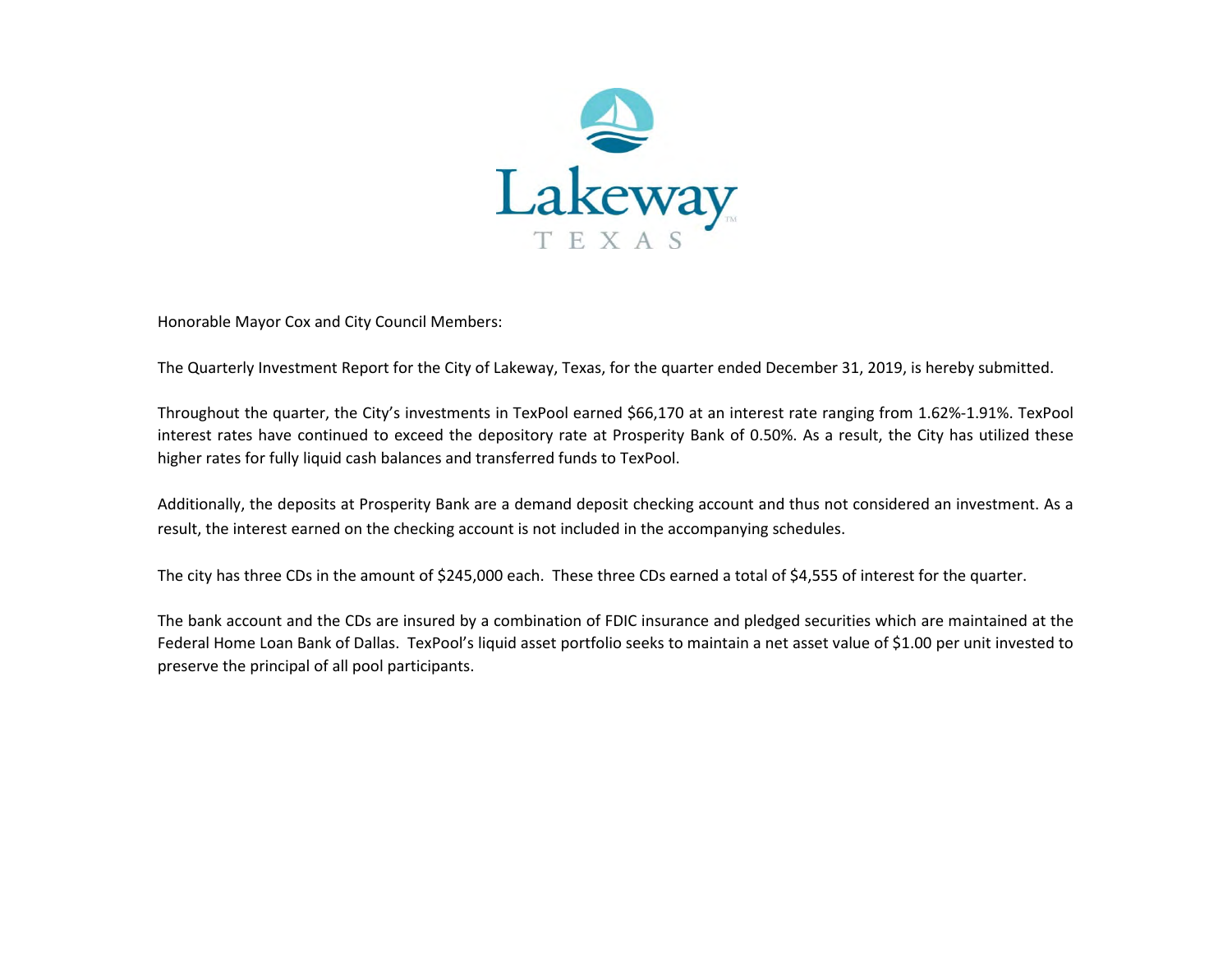#### **CITY OF LAKEWAY, TEXAS INVESTMENT PORTFOLIO SUMMARY FOR THE QUARTER ENDED DECEMBER 31, 2019**

| <b>FUND</b>                                                            | <b>VALUE BY TYPE OF INVESTMENT</b><br><b>INVESTMENT</b><br><b>POOL (TEXPOOL)</b><br>$1.62\% - 1.91\%$ |            |  | <b>CERTIFICATE OF</b><br><b>DEPOSIT</b><br>$2.50\% - 2.80\%$ |   | <b>TOTAL</b><br><b>INVESTMENT</b> |  | <b>INTEREST</b><br><b>EARNED FOR THE</b><br><b>QUARTER</b> |  |  |
|------------------------------------------------------------------------|-------------------------------------------------------------------------------------------------------|------------|--|--------------------------------------------------------------|---|-----------------------------------|--|------------------------------------------------------------|--|--|
| <b>GENERAL FUND</b>                                                    |                                                                                                       | 4,617,228  |  | 754,298                                                      | ъ | 5,371,526                         |  | 26,666                                                     |  |  |
| <b>DEBT FUND</b>                                                       |                                                                                                       | 80,526     |  |                                                              |   | 80,526                            |  | 352                                                        |  |  |
| <b>SPECIAL REVENUE FUNDS</b>                                           |                                                                                                       | 6,860,837  |  |                                                              |   | 6,860,837                         |  | 29,000                                                     |  |  |
| <b>CAPITAL PROJECTS FUND</b>                                           |                                                                                                       | 2,755,574  |  |                                                              |   | 2,755,574                         |  | 12,967                                                     |  |  |
| <b>PROPRIETARY FUND</b>                                                |                                                                                                       | 398,320    |  | -                                                            |   | 398,320                           |  | 1,740                                                      |  |  |
| <b>TOTAL INVESTMENT PORTFOLIO AND INTEREST EARNED AS OF 12/31/2019</b> |                                                                                                       | 15,466,783 |  | 70,725                                                       |   |                                   |  |                                                            |  |  |

\* Benchmark: 13 week Treasury Bill 1.51% - 1.76%

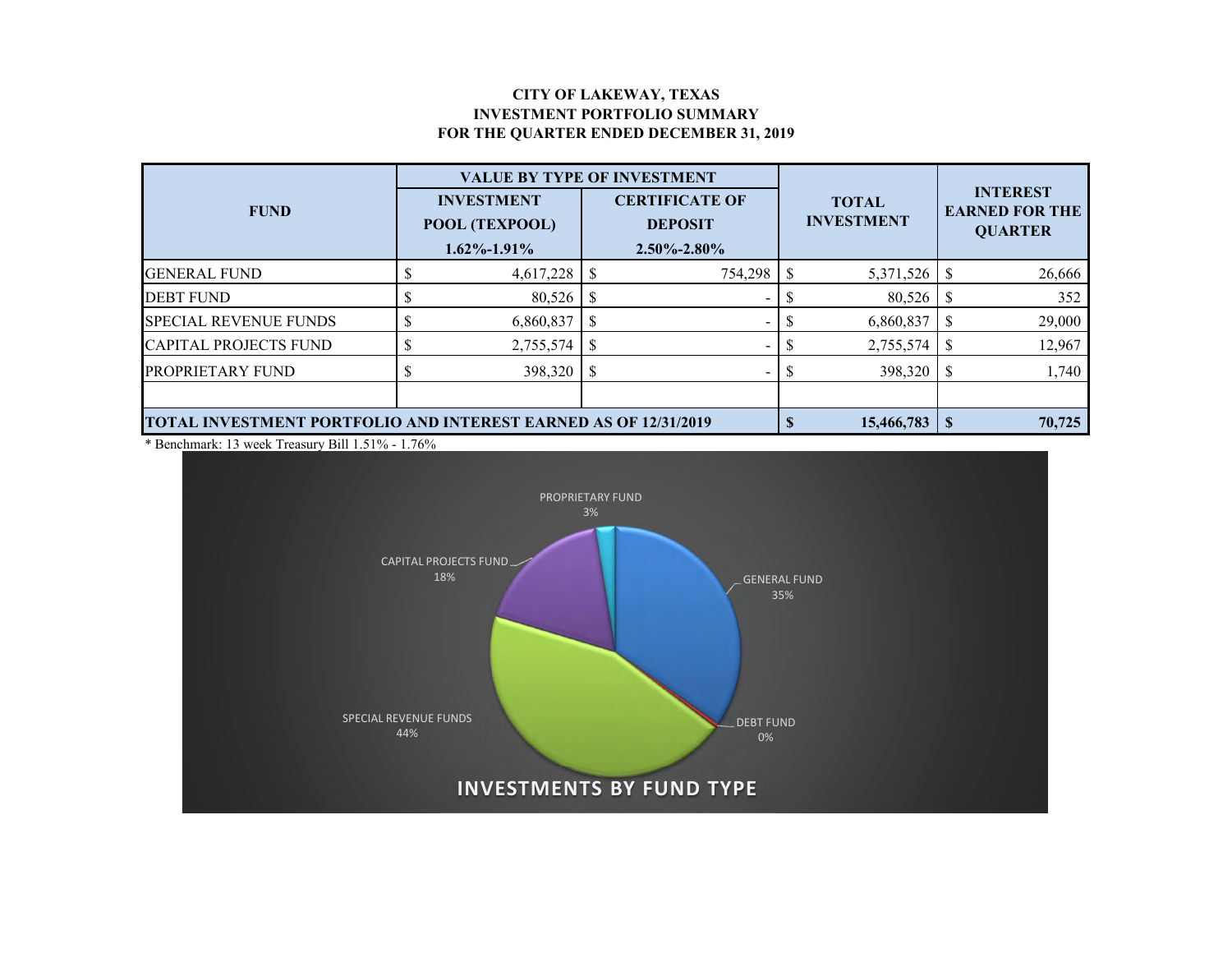#### **GENERAL FUND INVESTMENT PORTFOLIO BY TYPE OF INVESTMENTFOR THE QUARTER ENDED DECEMBER 31, 2019**

| <b>INVESTMENT POOL</b> |                                       |       |                                 |           |                  |                             |           |    |                               |  |  |  |
|------------------------|---------------------------------------|-------|---------------------------------|-----------|------------------|-----------------------------|-----------|----|-------------------------------|--|--|--|
| <b>DATE</b>            | <b>PURCHASED</b>                      |       | <b>REDEEMED</b><br><b>VALUE</b> |           | <b>NET ASSET</b> | <b>FACE</b><br><b>VALUE</b> |           |    | <b>MARKET</b><br><b>VALUE</b> |  |  |  |
| 9/30/2019              |                                       |       |                                 |           | 1.00             |                             | 5,795,118 | -S | 5,795,118                     |  |  |  |
| 10/30/2019             |                                       | 9,408 | -S                              | 1,200,000 | 1.00             | -S                          | 4,604,526 | S  | 4,604,526                     |  |  |  |
| 11/30/2019             |                                       | 6,348 | - S                             |           | 1.00             | -S                          | 4,610,874 |    | 4,610,874                     |  |  |  |
| 12/31/2019             |                                       | 6,354 | 'S                              | ۰         | 0.0              | -S                          | 4,617,228 |    | 4,617,228                     |  |  |  |
|                        |                                       |       |                                 |           |                  |                             |           |    |                               |  |  |  |
|                        | <b>TOTAL TEXPOOL AS OF 12/31/2019</b> |       |                                 |           |                  |                             |           |    |                               |  |  |  |

| <b>CERTIFICATES OF DEPOSIT</b> |                                                       |                                |              |                             |  |                               |  |  |  |  |  |
|--------------------------------|-------------------------------------------------------|--------------------------------|--------------|-----------------------------|--|-------------------------------|--|--|--|--|--|
| <b>PURCHASE</b><br><b>DATE</b> | <b>BANK/TERM</b>                                      | <b>MATURITY</b><br><b>DATE</b> | <b>YIELD</b> | <b>FACE</b><br><b>VALUE</b> |  | <b>MARKET</b><br><b>VALUE</b> |  |  |  |  |  |
| 7/28/2018                      | Anthem Bank - 18 Mo                                   | 1/28/2020                      | 2.80%        | 245,000                     |  | 251,977                       |  |  |  |  |  |
| 11/30/2018                     | First United Bank - 14 Mo                             | 1/30/2020                      |              | 245,000                     |  | 251,246                       |  |  |  |  |  |
| 1/4/2019                       | Independent Bank - 13 Mo                              | 2/3/2020                       | 2.50%        | 245,000                     |  | 251,075                       |  |  |  |  |  |
|                                |                                                       |                                |              |                             |  |                               |  |  |  |  |  |
|                                | <b>TOTAL CERTIFICATES OF DEPOSIT AS OF 12/31/2019</b> |                                |              |                             |  |                               |  |  |  |  |  |

#### **TOTAL GENERAL FUND INVESTMENT PORTFOLIO AS OF 12/31/2019**

**\$ 5,371,526**



**Note:** In anticipation of the slow down in the property tax revenue collection, about \$1.2M was transferred from Texpool to the operating cash at the bank.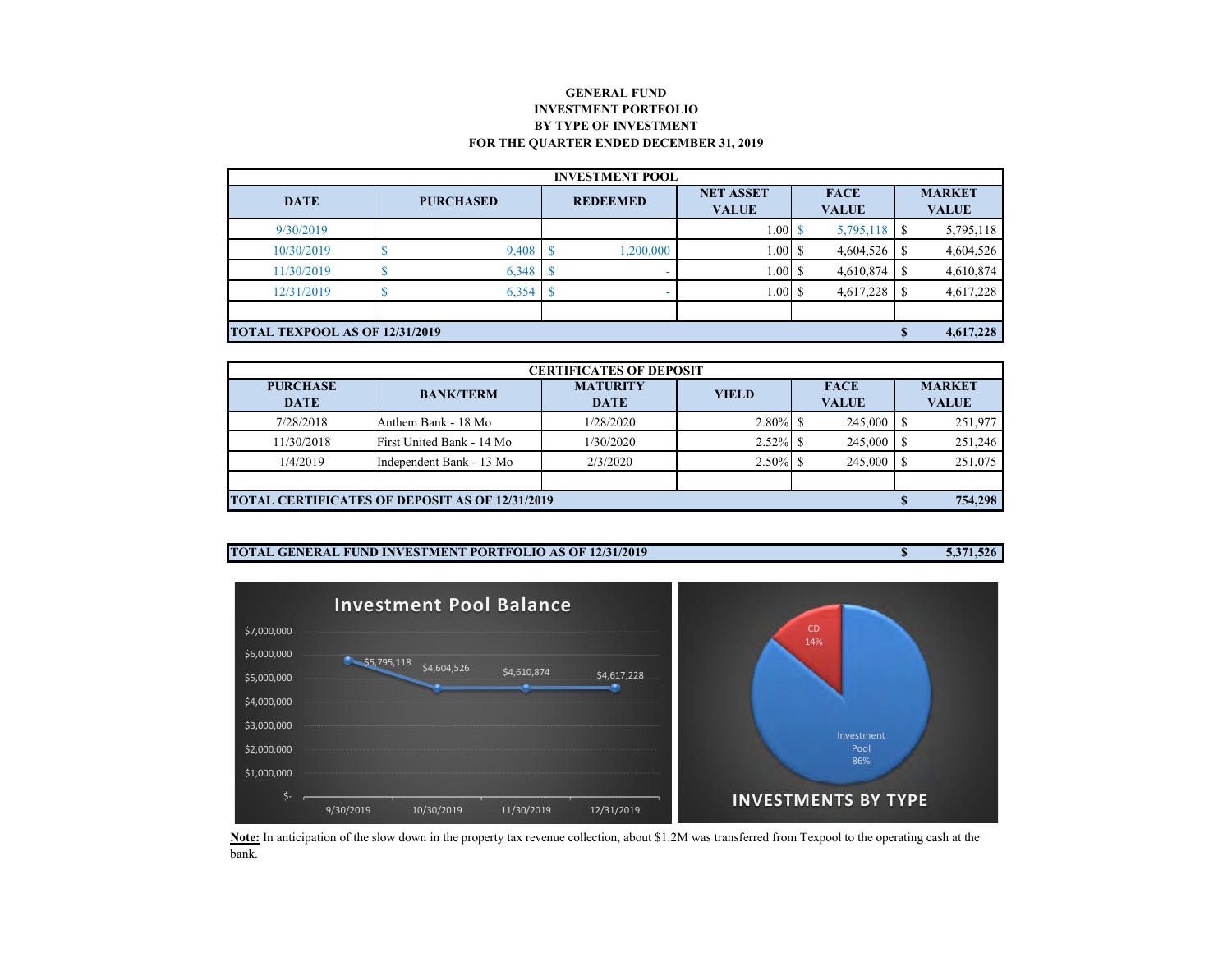# **DEBT SERVICE FUNDINVESTMENT PORTFOLIO BY TYPE OF INVESTMENT FOR THE QUARTER ENDED DECEMBER 31, 2019**

| <b>INVESTMENT POOL</b> |                                                 |                  |  |                 |                                  |  |                             |      |                               |  |  |
|------------------------|-------------------------------------------------|------------------|--|-----------------|----------------------------------|--|-----------------------------|------|-------------------------------|--|--|
| <b>DATE</b>            |                                                 | <b>PURCHASED</b> |  | <b>REDEEMED</b> | <b>NET ASSET</b><br><b>VALUE</b> |  | <b>FACE</b><br><b>VALUE</b> |      | <b>MARKET</b><br><b>VALUE</b> |  |  |
| 9/30/2019              |                                                 |                  |  |                 | 1.00S                            |  | 80,174                      | 'S   | 80,174                        |  |  |
| 10/30/2019             |                                                 | 130              |  |                 | $1.00\,$ \$                      |  | 80,304                      | - \$ | 80,304                        |  |  |
| 11/30/2019             |                                                 | 111              |  |                 | $1.00\,$ \$                      |  | 80,415                      | -S   | 80,415                        |  |  |
| 12/31/2019             |                                                 | 111              |  |                 | 1.00S                            |  | 80,526                      | -S   | 80,526                        |  |  |
|                        |                                                 |                  |  |                 |                                  |  |                             |      |                               |  |  |
|                        | <b>TOTAL DEBT SERVICE FUND AS OF 12/31/2019</b> |                  |  |                 |                                  |  |                             |      |                               |  |  |





**Note:** Investment balance increase due to the interest income.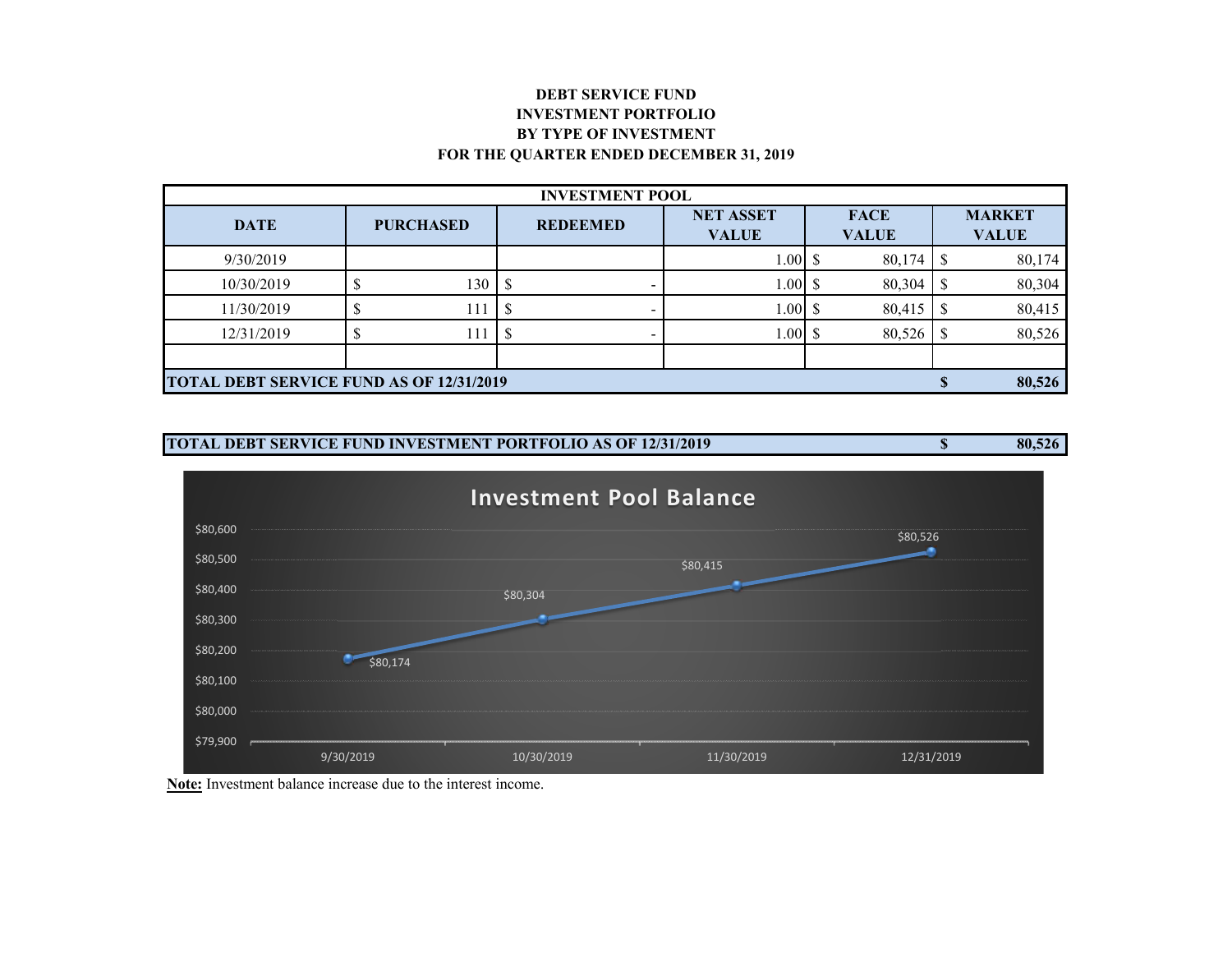# **SPECIAL REVENUE FUNDSINVESTMENT PORTFOLIO BY TYPE OF INVESTMENT FOR THE QUARTER ENDED DECEMBER 31, 2019**

| <b>INVESTMENT POOL</b> |                                                     |                 |                                  |                             |                               |  |  |  |  |  |  |
|------------------------|-----------------------------------------------------|-----------------|----------------------------------|-----------------------------|-------------------------------|--|--|--|--|--|--|
| <b>DATE</b>            | <b>PURCHASED</b>                                    | <b>REDEEMED</b> | <b>NET ASSET</b><br><b>VALUE</b> | <b>FACE</b><br><b>VALUE</b> | <b>MARKET</b><br><b>VALUE</b> |  |  |  |  |  |  |
| 9/30/2019              |                                                     |                 | 1.00                             | 6,830,872                   | 6,830,872                     |  |  |  |  |  |  |
| 10/30/2019             | 11,090                                              |                 | 1.00S                            | 6,841,962                   | 6,841,962                     |  |  |  |  |  |  |
| 11/30/2019             | 9,433                                               |                 | 1.00                             | 6,851,395                   | 6,851,395                     |  |  |  |  |  |  |
| 12/31/2019             | 9,442                                               |                 | 1.00                             | 6,860,837                   | 6,860,837                     |  |  |  |  |  |  |
|                        |                                                     |                 |                                  |                             |                               |  |  |  |  |  |  |
|                        | <b>TOTAL SPECIAL REVENUE FUNDS AS OF 12/31/2019</b> |                 |                                  |                             |                               |  |  |  |  |  |  |





**Note:** Investment balance increase due to the interest income.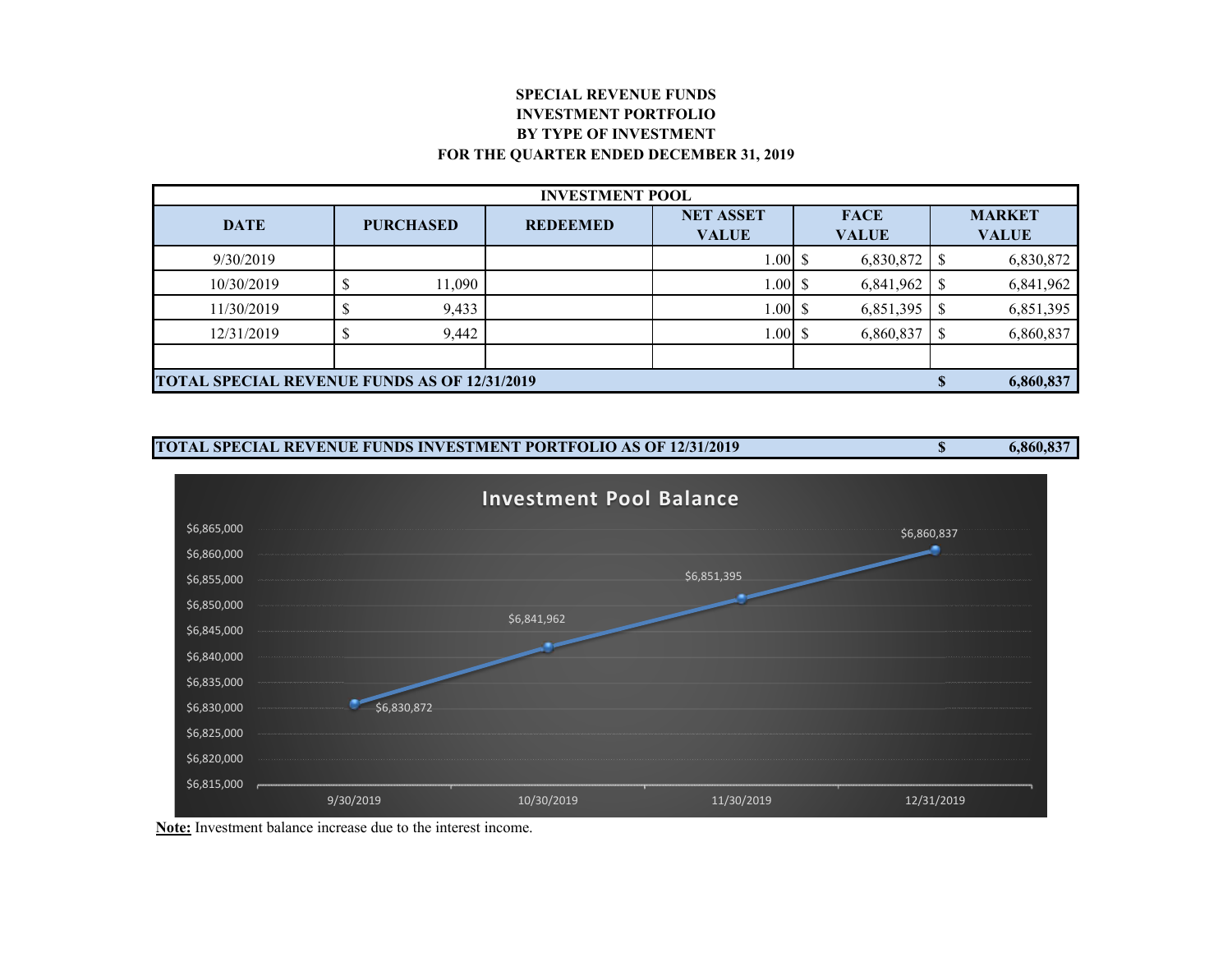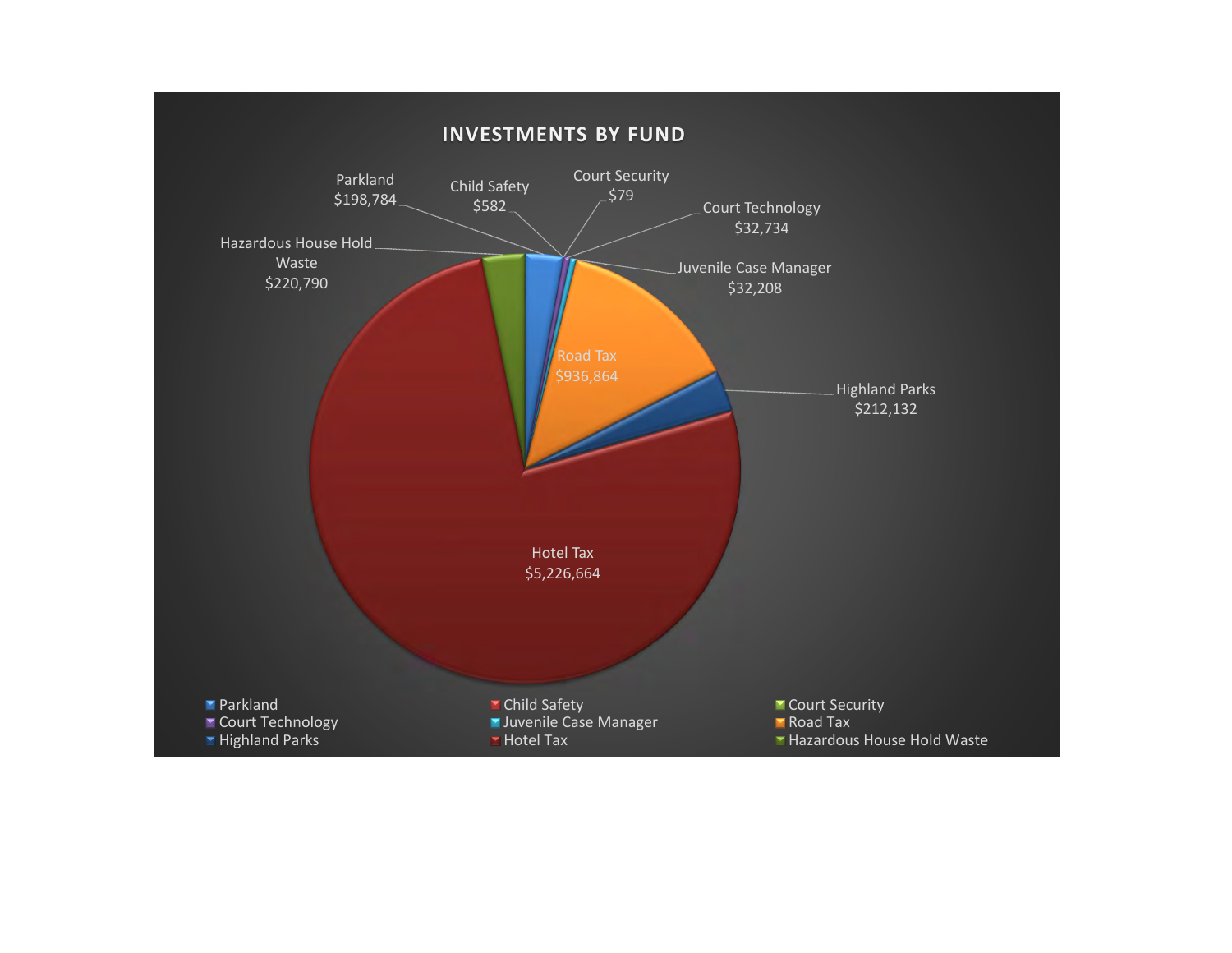# **CAPITAL PROJECTS FUNDSINVESTMENT PORTFOLIO BY TYPE OF INVESTMENT FOR THE QUARTER ENDED DECEMBER 31, 2019**

| <b>INVESTMENT POOL</b>                              |                  |       |  |                 |                                  |  |                             |  |                               |  |  |
|-----------------------------------------------------|------------------|-------|--|-----------------|----------------------------------|--|-----------------------------|--|-------------------------------|--|--|
| <b>DATE</b>                                         | <b>PURCHASED</b> |       |  | <b>REDEEMED</b> | <b>NET ASSET</b><br><b>VALUE</b> |  | <b>FACE</b><br><b>VALUE</b> |  | <b>MARKET</b><br><b>VALUE</b> |  |  |
| 9/30/2019                                           |                  |       |  |                 | 1.00                             |  | 3,262,707                   |  | 3,262,707                     |  |  |
| 10/30/2019                                          |                  | 5,297 |  | 450,650         | 1.00                             |  | 2,817,354                   |  | 2,817,354                     |  |  |
| 11/30/2019                                          |                  | 3,878 |  | 69,450          | 1.00                             |  | 2,751,782                   |  | 2,751,782                     |  |  |
| 12/31/2019                                          |                  | 3,792 |  |                 | 1.00                             |  | 2,755,574                   |  | 2,755,574                     |  |  |
|                                                     |                  |       |  |                 |                                  |  |                             |  |                               |  |  |
| <b>TOTAL CAPITAL PROJECTS FUND AS OF 12/31/2019</b> |                  |       |  |                 |                                  |  |                             |  | 2,755,574                     |  |  |





**Note:** Investment balance reduction to fund the \$350,000 transfer to the wildfire mitigation fund and pay for the city park lower Level restroom, patrol vehicles and computer hardware and software for the police department.